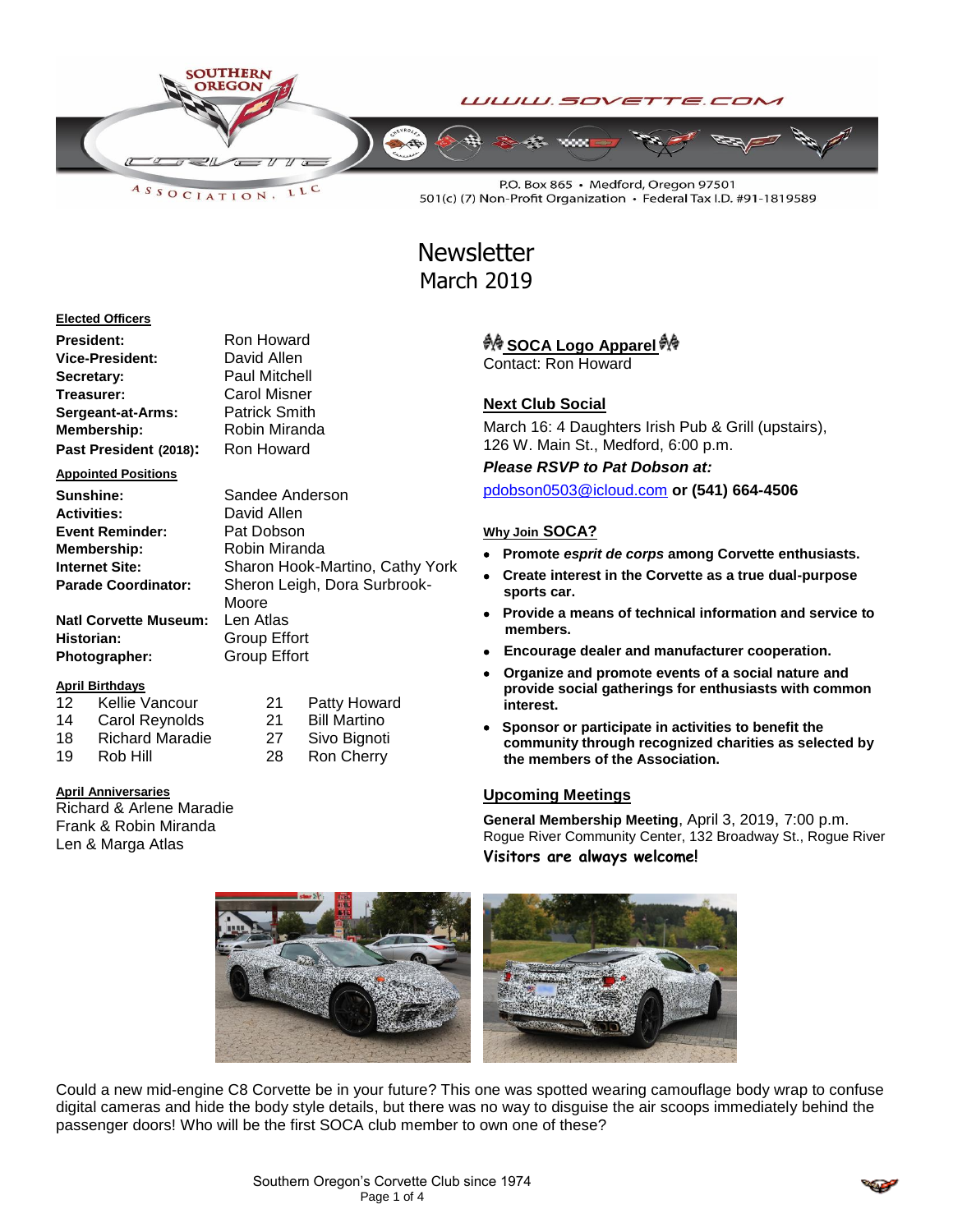

**2019 Southern Oregon Corvette Association (SOCA) Events**

| Club meeting (Wed.)                                                              | <u>Apr</u><br>3                                                                                                                                                                                                                                       | <u>May</u>                                                                                               | <u>Jun</u><br>5 | <u>Jul</u><br>3 | <u>Aug</u><br>$\overline{7}$ | <u>Sep</u><br>4 | $Oct$<br>2 | $Nov$<br>6 | <u>Dec</u><br>4                                                                    |                                                                                                   |  |
|----------------------------------------------------------------------------------|-------------------------------------------------------------------------------------------------------------------------------------------------------------------------------------------------------------------------------------------------------|----------------------------------------------------------------------------------------------------------|-----------------|-----------------|------------------------------|-----------------|------------|------------|------------------------------------------------------------------------------------|---------------------------------------------------------------------------------------------------|--|
| <b>MARCH</b><br>Social                                                           |                                                                                                                                                                                                                                                       |                                                                                                          |                 |                 |                              |                 |            |            | 16 - 4 Daughters Irish Pub & Grill (upstairs), 126 W. Main St., Medford, 6:00 p.m. |                                                                                                   |  |
| <b>APRIL</b><br>Parade<br><b>After Parade</b><br>Social                          | 13 - Pear Blossom Parade, Medford<br>13 - Lunch after parade at Roadhouse Grill, 2699 W. Main St., Medford, time TBA<br>27* - The Point Pub & Grill (upstairs), 311 E. Pine St., Central Point, 6:00 p.m., bring pool cues<br>* 4th Saturday of April |                                                                                                          |                 |                 |                              |                 |            |            |                                                                                    |                                                                                                   |  |
| <b>MAY</b><br>Parade<br>Social<br>Parade                                         | 4 – Merlin Parade, details to be announced (TBA)<br>18 - Bella Union Restaurant (upstairs), 170 W. California St., Jacksonville, 6:00 p.m.<br>25 - Boatnik Parade, details TBA                                                                        |                                                                                                          |                 |                 |                              |                 |            |            |                                                                                    |                                                                                                   |  |
| <b>JUNE</b><br>Social<br>Parade                                                  |                                                                                                                                                                                                                                                       | 22 - Rooster Crow Parade, details TBA                                                                    |                 |                 |                              |                 |            |            | 15 - Wolf Creek Inn & Tavern (upstairs), 100 Front St., Wolf Creek, time TBA       |                                                                                                   |  |
| <b>JULY</b><br>Parade<br>Corvette Weekend                                        | 4 - Eagle Point Parade, details TBA<br>12 to 14 - SOCA 2019 Corvette Weekend, fundraiser for "Candlelighters For Children With<br>Cancer" (and the July Social)                                                                                       |                                                                                                          |                 |                 |                              |                 |            |            |                                                                                    |                                                                                                   |  |
| <b>AUGUST</b><br>Social<br>PNW & NCM Caravan                                     |                                                                                                                                                                                                                                                       | 17 - Potluck gathering at the Peterson's home, details TBA.<br>Museum Caravan in Bowling Green, Kentucky |                 |                 |                              |                 |            |            |                                                                                    | 21 – Depart Grants Pass for the Pacific Northwest Caravan to the 25th National Corvette           |  |
| <b>SEPTEMBER</b><br><b>NCM Caravan</b><br>Sigel Show & Shine<br>September Social |                                                                                                                                                                                                                                                       | 14 - Jim Sigel Show & Shine, details TBA                                                                 |                 |                 |                              |                 |            |            | 8 - National Corvette Museum Caravan drivers return (approximate date)             | 21 - The Point Pub & Grill (upstairs), 311 E. Pine St., Central Point, 6:00 p.m., bring pool cues |  |
| <b>OCTOBER</b><br>October Social                                                 |                                                                                                                                                                                                                                                       | 19 - Si Casa Flores restaurant, 202 NE Beacon Dr., Grants Pass                                           |                 |                 |                              |                 |            |            |                                                                                    |                                                                                                   |  |
| <b>NOVEMBER</b><br><b>Daylight Savings</b><br>November Social<br>Thanksgiving    |                                                                                                                                                                                                                                                       | 3-DST ends<br>16 - location and details TBA<br>28 - Thanksgiving holiday                                 |                 |                 |                              |                 |            |            |                                                                                    |                                                                                                   |  |
| <b>DECEMBER</b><br>Parade<br>Social                                              |                                                                                                                                                                                                                                                       | 7 - Grants Pass Christmas Parade, details TBA                                                            |                 |                 |                              |                 |            |            |                                                                                    | 15 - SOCA Christmas Party, Grants Pass Golf Club, 230 Espey Rd., Grants Pass, details TBA         |  |

For additional events, information and links ... see the SOCA website "Events Page:"<https://www.sovette.com/events>

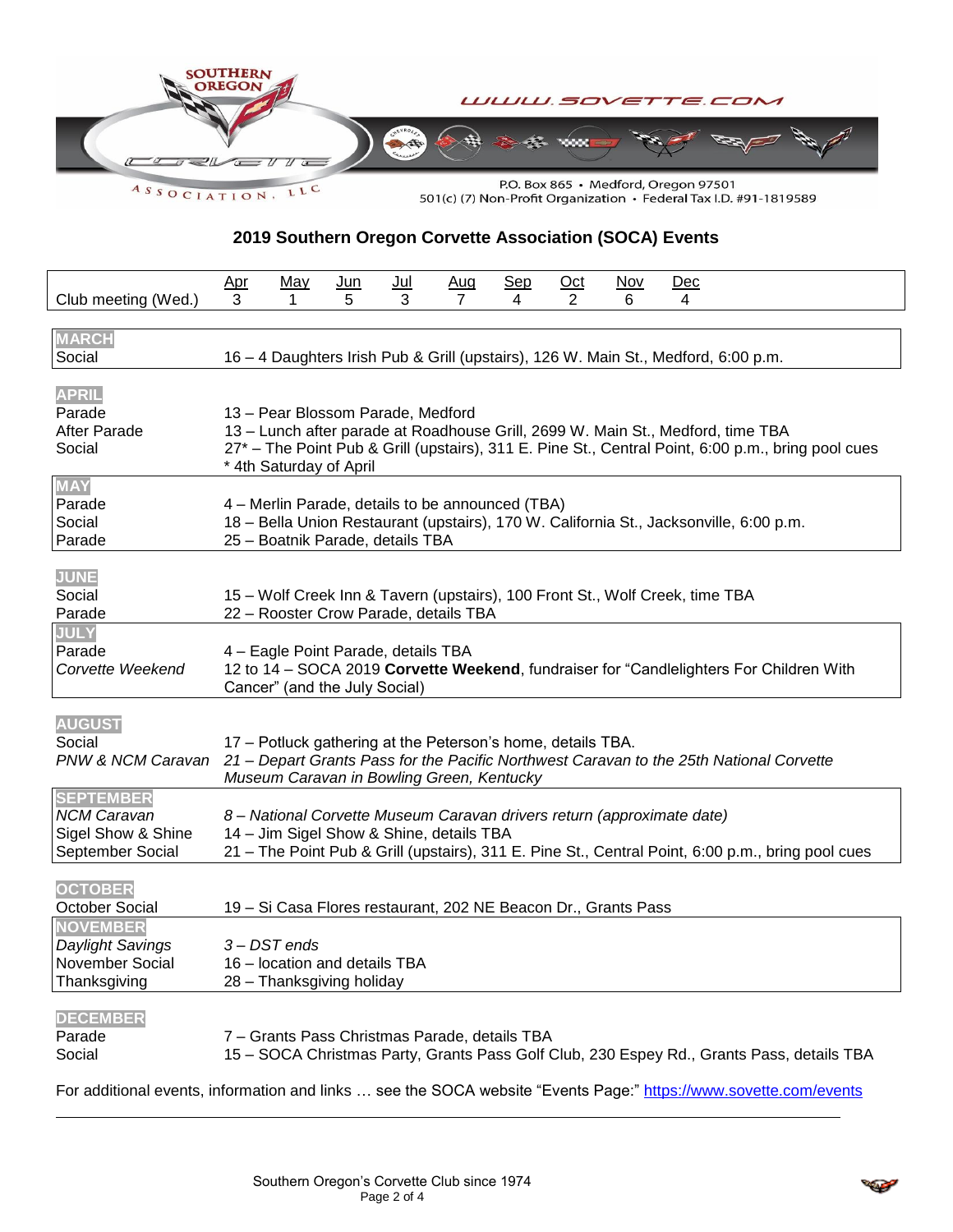# Techin & Toolin

# **Anti-Sway Bars: A Primer -** By Brian Ferrari - July 19, 2004

How do sway bars work, and how can you use them to tune your car's suspension? Most performance people know that stiffer rear sway bars reduce the understeering tendencies of a vehicle, but if you ask them exactly why this is they generally draw a blank. Usually they know the results, but not the reasons behind chassis tuning. This article is intended to answer those questions as well as give readers a better understanding of what goes on in your suspension when you take a corner. First, let's get an understanding of what lateral weight transfer is, because this will help you understand exactly how sway bars work to tune the balance of the chassis.

Lateral weight transfer is a function of three things:

- **-** Overall weight of car
- **-** Height of the Cg (center of gravity)
- **-** Track width (this is the distance between the vertical centerlines of each tire on an axle, and many times track width is different on each axle)

So the first thing to notice here is that *spring rate IS NOT a primary determinant in how much weight is transferred laterally on a car for a given amount of steering input*. This is something many people have a hard time swallowing, but nevertheless it is true. All the springs primarily do is determine how much the suspension will compress or expand due to this weight transfer.

**Body Roll -** One thing that is really important to understand is the difference between *body roll* and *weight transfer*. Although weight transfer is not a function of suspension setup, body roll very much is. Basically, how much the body rolls when going into a corner is originally a function of suspension design, and it only resisted through spring rates and anti-sway bars. This revolves around the concepts of suspension roll centers and the roll axis, which are beyond the scope of this article but important to just be basically aware of. So remember that *body roll and weight transfer are not directly related*, you can have weight transfer without body roll if things are set up just so.

So why is body roll bad? Two reasons:

- #1 it screws up the camber angle of the tires to the road, plus throws off other suspension settings
- #2 it unsettles the driver

Next, you need to know that the principal way you control body roll is through spring rates. And here's where we encounter the problem of not being able to change the static spring rates between cornering maneuvers and just going straight. To show a quick example of this: say the amount of body roll during a corner is 10 degrees for a spring rate of 500 lbs. If you wanted to halve this amount of roll, you would need to roughly double the spring rate to accomplish it. Now we already know that limiting body roll can improve handling (depending on circumstances and suspension setup), but running a spring that stiff will cause the car to be so bouncy that the tire will rarely be in good contact with the ground, unless the road is perfectly smooth. So *how can we selectively increase spring rates only under cornering* so that our straight-line stability and tire-to-road contact is not compromised by really stiff springs? The sway bar is the answer.

Now it should be stated here what sway bars essentially do. What a sway bar does is counteract the action of body roll during cornering by transferring spring rate from the inside wheel to the outside wheel in a corner. This means that you don't actually get any added spring rate; *you just subtract it from one side and add it to the other*. This has the ultimate effect of transferring load from the inside tire to the outside, which has the visual effect of compressing the suspension on the inside of the turn and expanding the suspension on the outside of the turn (thus limiting body roll). This is good mainly because it smoothes the speed of weight transfer during quick transitions and also limits the camber change experienced at the corners of the car through suspension travel. And of course, using this concept one can *dial in the amount of total loading on the outside tire by varying the effectiveness of the sway bar* (stiffer bars equal more transfer). And the beauty of all this is that it mostly only occurs during cornering, so our straight line spring rates are not affected. So hopefully now you understand this concept. This is the most important part though, so if anything is still fuzzy read this again until you get it. Also, here's an example of how this works:

$$
\mathcal{L}^{\mathcal{P}}
$$